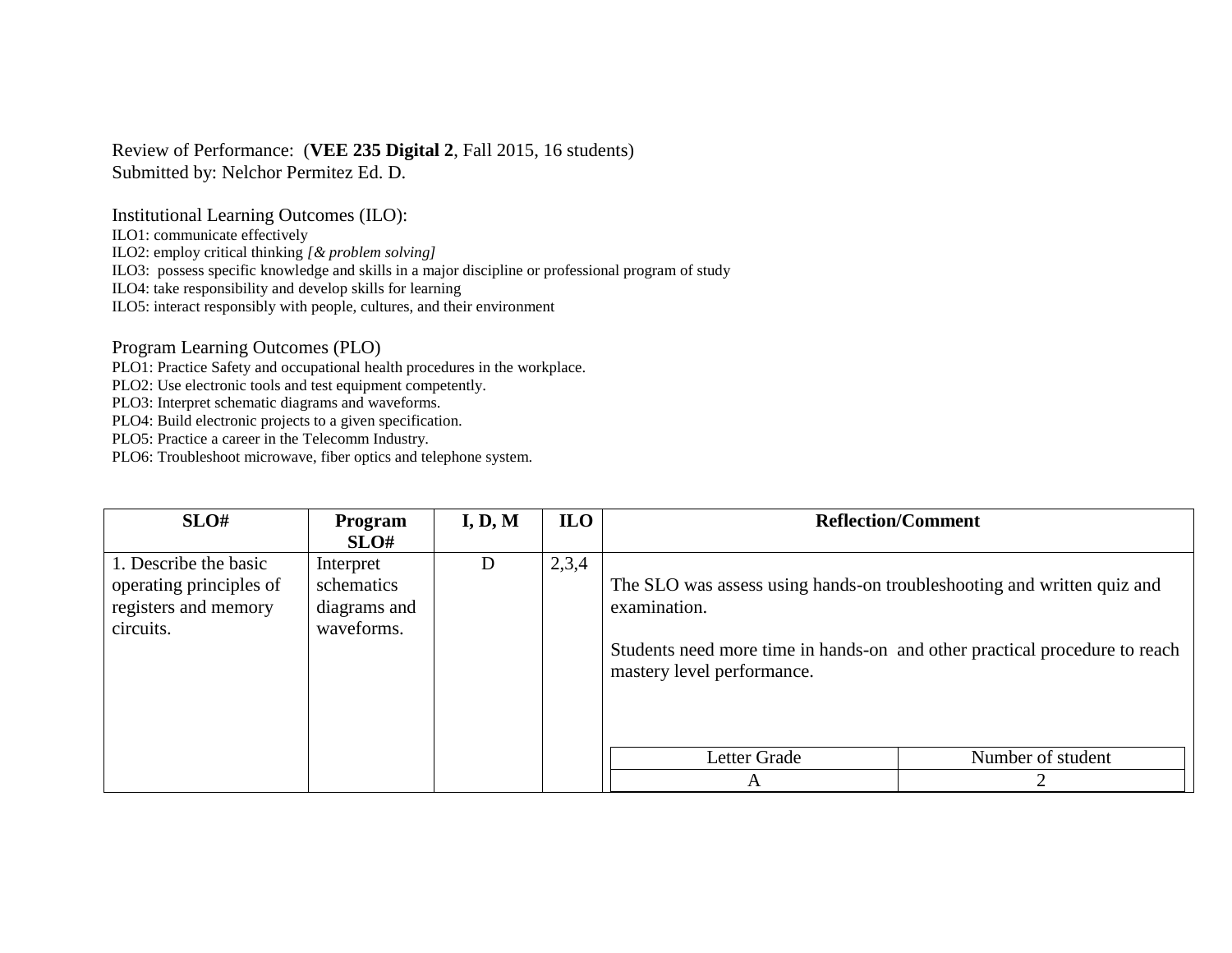|                                                                                                         |                                                       |   |       | B                                                                                                                                                                                                                                                 | 10                |  |
|---------------------------------------------------------------------------------------------------------|-------------------------------------------------------|---|-------|---------------------------------------------------------------------------------------------------------------------------------------------------------------------------------------------------------------------------------------------------|-------------------|--|
|                                                                                                         |                                                       |   |       | $\overline{C}$                                                                                                                                                                                                                                    | $\overline{4}$    |  |
|                                                                                                         |                                                       |   |       |                                                                                                                                                                                                                                                   |                   |  |
| 2.<br>Identify the<br>purpose and probe the<br>input and output of a 4<br>bit storage register.         | Interpret<br>schematics<br>diagrams and<br>waveforms. | D | 2,3,4 | The SLO was assess using hands-on troubleshooting and written quiz and<br>examination.<br>Students need more time in hands-on and other practical procedure to reach<br>mastery level performance.<br>Letter Grade<br>Number of student<br>2<br>A |                   |  |
|                                                                                                         |                                                       |   |       | $\boldsymbol{B}$                                                                                                                                                                                                                                  | 11                |  |
|                                                                                                         |                                                       |   |       | $\overline{\rm C}$                                                                                                                                                                                                                                | 3                 |  |
|                                                                                                         |                                                       |   |       |                                                                                                                                                                                                                                                   |                   |  |
| 3. Identify and describe th<br>function and probe<br>the input and output of<br>a 4 bit shift register. | Interpret<br>schematics<br>diagrams and<br>waveforms. | M | 2,3,4 | The SLO was assess using hands-on troubleshooting and written quiz and<br>examination.                                                                                                                                                            |                   |  |
|                                                                                                         |                                                       |   |       | Students need more time in hands-on and other practical procedure to reach<br>mastery level performance.                                                                                                                                          |                   |  |
|                                                                                                         |                                                       |   |       | Letter Grade                                                                                                                                                                                                                                      | Number of student |  |
|                                                                                                         |                                                       |   |       | $\mathbf{A}$                                                                                                                                                                                                                                      | 3                 |  |
|                                                                                                         |                                                       |   |       | B                                                                                                                                                                                                                                                 | 9                 |  |
|                                                                                                         |                                                       |   |       | $\overline{C}$                                                                                                                                                                                                                                    | $\overline{4}$    |  |
|                                                                                                         |                                                       |   |       |                                                                                                                                                                                                                                                   |                   |  |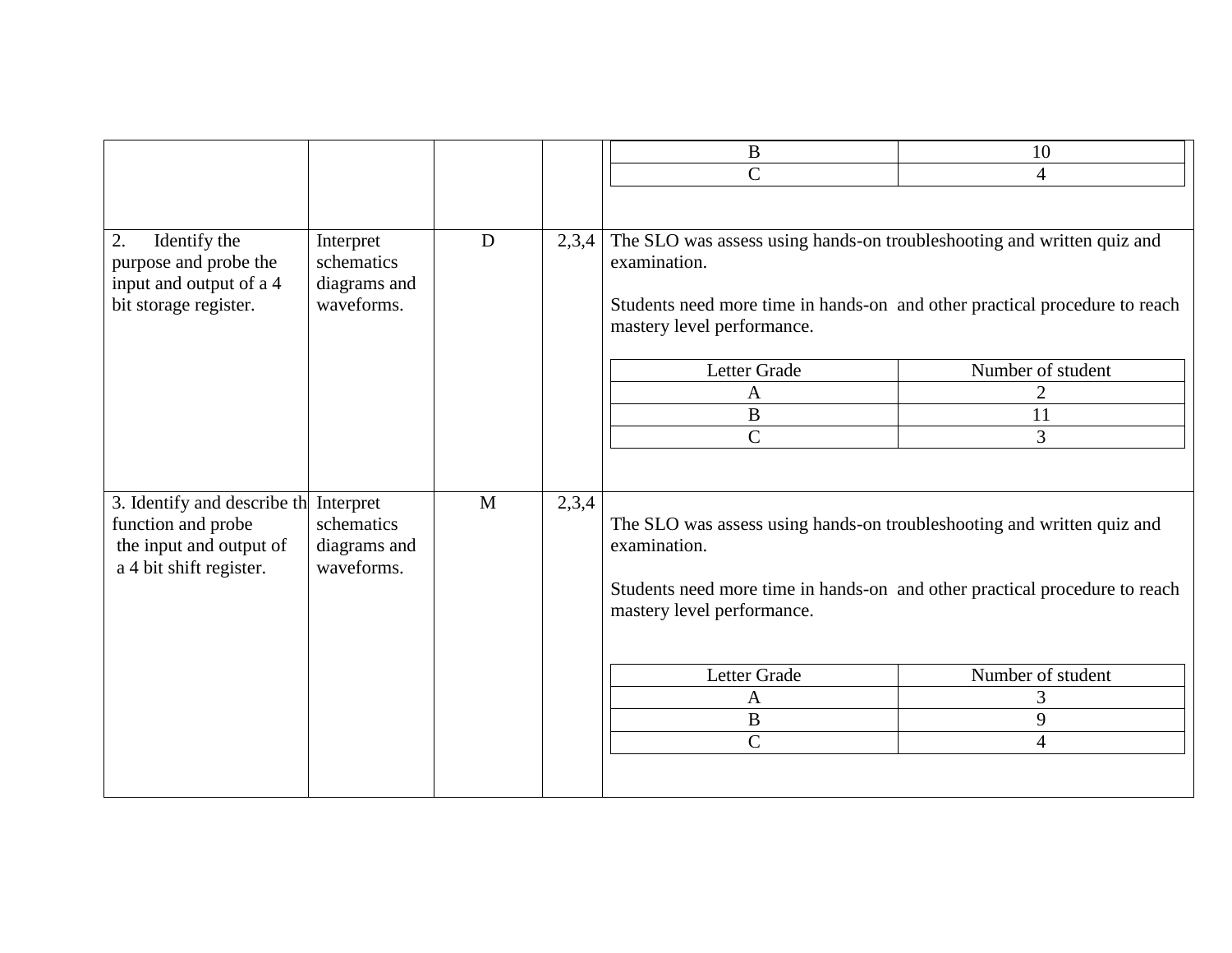| Identify and describe<br>4:<br>the function<br>and probe the input and<br>output of an 8 bit shift<br>register. | Interpret<br>schematics<br>diagrams and<br>waveforms. | $\mathbf{M}$ | 2,3,4 | The SLO was assess using hands-on troubleshooting and written quiz and<br>examination.<br>Students need more time in hands-on and other practical procedure to reach<br>mastery level performance. |                   |
|-----------------------------------------------------------------------------------------------------------------|-------------------------------------------------------|--------------|-------|----------------------------------------------------------------------------------------------------------------------------------------------------------------------------------------------------|-------------------|
|                                                                                                                 |                                                       |              |       | Letter Grade                                                                                                                                                                                       | Number of student |
|                                                                                                                 |                                                       |              |       | A                                                                                                                                                                                                  | $\overline{2}$    |
|                                                                                                                 |                                                       |              |       | $\, {\bf B}$                                                                                                                                                                                       | 10                |
|                                                                                                                 |                                                       |              |       | $\overline{C}$                                                                                                                                                                                     | $\overline{4}$    |
| 5. Describe the normal<br>operation and the<br>characteristics<br>of a 64 bit memory circuit                    | Interpret<br>schematics<br>diagrams and<br>waveforms. | M            | 2,3,4 | The SLO was assess using hands-on troubleshooting and written quiz and<br>examination.<br>Students need more time in hands-on and other practical procedure to reach<br>mastery level performance. |                   |
|                                                                                                                 |                                                       |              |       | Letter Grade                                                                                                                                                                                       | Number of student |
|                                                                                                                 |                                                       |              |       | A                                                                                                                                                                                                  | $\overline{2}$    |
|                                                                                                                 |                                                       |              |       | $\boldsymbol{B}$                                                                                                                                                                                   | 10                |
|                                                                                                                 |                                                       |              |       | $\overline{C}$                                                                                                                                                                                     | $\overline{4}$    |
| 6. Describe how<br>counting circuit perform<br>arithmetic functions.                                            | Interpret<br>schematics<br>diagrams and<br>waveforms. | M            | 2,3,4 | The SLO was assess using hands-on troubleshooting and written quiz and<br>examination.                                                                                                             |                   |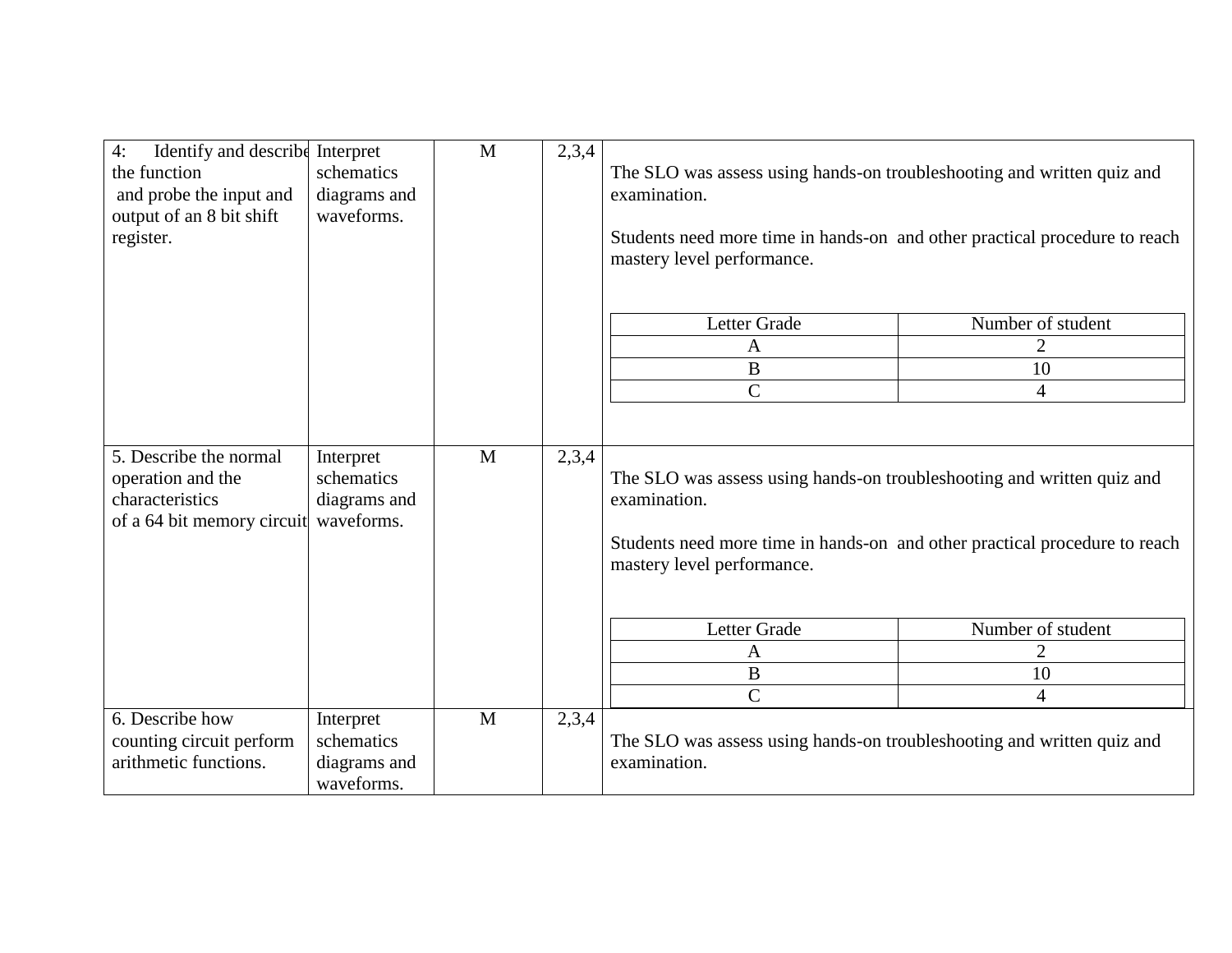|                                                                    |                                                       |                       |       | Students need more time in hands-on and other practical procedure to reach<br>mastery level performance.                                                                                           |                   |  |
|--------------------------------------------------------------------|-------------------------------------------------------|-----------------------|-------|----------------------------------------------------------------------------------------------------------------------------------------------------------------------------------------------------|-------------------|--|
|                                                                    |                                                       |                       |       | Letter Grade                                                                                                                                                                                       | Number of student |  |
|                                                                    |                                                       |                       |       | A                                                                                                                                                                                                  | $\overline{2}$    |  |
|                                                                    |                                                       |                       |       | $\bf{B}$                                                                                                                                                                                           | 10                |  |
|                                                                    |                                                       |                       |       | $\overline{C}$                                                                                                                                                                                     | $\overline{4}$    |  |
| 7. Recognize the normal<br>operation of a ripple count<br>circuit. | Interpret<br>schematics<br>diagrams and<br>waveforms. | 2,3,4<br>$\mathbf{M}$ |       | The SLO was assess using hands-on troubleshooting and written quiz and<br>examination.<br>Students need more time in hands-on and other practical procedure to reach<br>mastery level performance. |                   |  |
|                                                                    |                                                       |                       |       | Letter Grade                                                                                                                                                                                       | Number of student |  |
|                                                                    |                                                       |                       |       | $\mathbf{A}$                                                                                                                                                                                       | $\overline{2}$    |  |
|                                                                    |                                                       |                       |       | $\bf{B}$                                                                                                                                                                                           | 10                |  |
|                                                                    |                                                       |                       |       | $\overline{C}$                                                                                                                                                                                     | $\overline{4}$    |  |
| 8. Describe the<br>purpose of an up counter<br>circuit.            | Interpret<br>schematics<br>diagrams and<br>waveforms. | M                     | 2,3,4 | The SLO was assess using hands-on troubleshooting and written quiz and<br>examination.<br>Students need more time in hands-on and other practical procedure to reach<br>mastery level performance. |                   |  |
|                                                                    |                                                       |                       |       | Letter Grade                                                                                                                                                                                       | Number of student |  |
|                                                                    |                                                       |                       |       | $\mathbf{A}$                                                                                                                                                                                       | 3                 |  |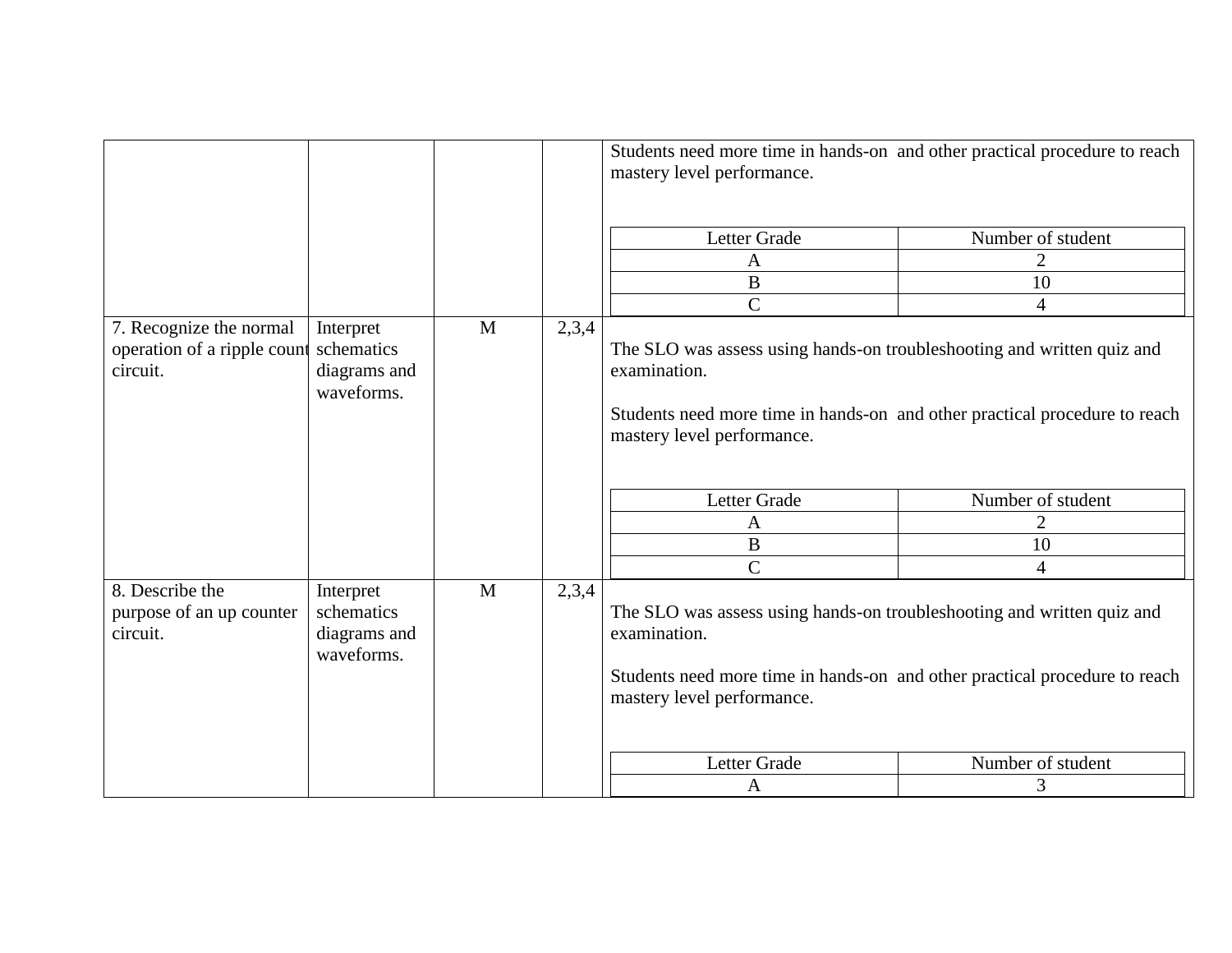|                                                                                      |                                                       |              |       | $\bf{B}$                                                                                                                                                                                           | 9                 |
|--------------------------------------------------------------------------------------|-------------------------------------------------------|--------------|-------|----------------------------------------------------------------------------------------------------------------------------------------------------------------------------------------------------|-------------------|
|                                                                                      |                                                       |              |       | $\mathsf C$                                                                                                                                                                                        | 3                 |
|                                                                                      |                                                       |              |       | ${\bf F}$                                                                                                                                                                                          |                   |
|                                                                                      |                                                       |              |       |                                                                                                                                                                                                    |                   |
| 9. describe the<br>purpose of a down counter schematics<br>circuit.                  | Interpret<br>diagrams and<br>waveforms.               | $\mathbf{M}$ | 2,3,4 | The SLO was assess using hands-on troubleshooting and written quiz and<br>examination.<br>Students need more time in hands-on and other practical procedure to reach<br>mastery level performance. |                   |
|                                                                                      |                                                       |              |       | Letter Grade                                                                                                                                                                                       | Number of student |
|                                                                                      |                                                       |              |       | A                                                                                                                                                                                                  | $\overline{2}$    |
|                                                                                      |                                                       |              |       | $\, {\bf B}$                                                                                                                                                                                       | 10                |
|                                                                                      |                                                       |              |       | $\overline{C}$                                                                                                                                                                                     | 3                 |
|                                                                                      |                                                       |              |       | $\mathbf F$                                                                                                                                                                                        |                   |
| 10. Describe the<br>function and<br>the operating characteristi<br>of a 4 bit adder. | Interpret<br>schematics<br>diagrams and<br>waveforms. | M            | 2,3,4 | The SLO was assess using hands-on troubleshooting and written quiz and<br>examination.<br>Students need more time in hands-on and other practical procedure to reach<br>mastery level performance. |                   |
|                                                                                      |                                                       |              |       | Letter Grade                                                                                                                                                                                       | Number of student |
|                                                                                      |                                                       |              |       | A                                                                                                                                                                                                  | 3                 |
|                                                                                      |                                                       |              |       | $\, {\bf B}$                                                                                                                                                                                       | 9                 |
|                                                                                      |                                                       |              |       | $\mathbf C$                                                                                                                                                                                        | $\overline{4}$    |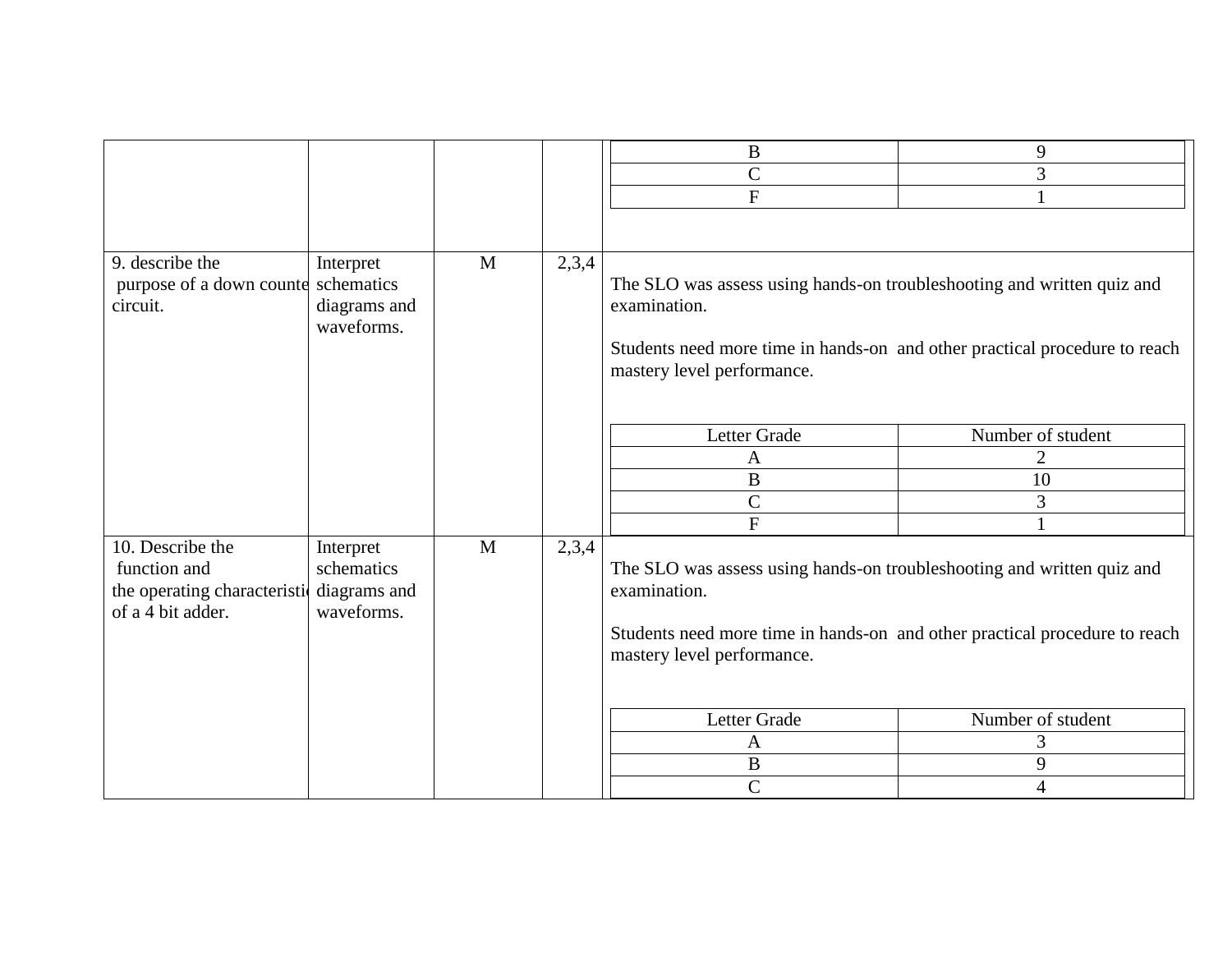|                                                                       |                                                       |   |       | $\mathbf{F}$                                                                                                                                                                                       |                          |  |
|-----------------------------------------------------------------------|-------------------------------------------------------|---|-------|----------------------------------------------------------------------------------------------------------------------------------------------------------------------------------------------------|--------------------------|--|
| 11. Describe the normal<br>operation of 4 bit subtractor              | Interpret<br>schematics<br>diagrams and<br>waveforms. | M | 2,3,4 | The SLO was assess using hands-on troubleshooting and written quiz and<br>examination.<br>Students need more time in hands-on and other practical procedure to reach<br>mastery level performance. |                          |  |
|                                                                       |                                                       |   |       | Letter Grade                                                                                                                                                                                       | Number of student        |  |
|                                                                       |                                                       |   |       | $\mathbf{A}$                                                                                                                                                                                       | $\overline{2}$           |  |
|                                                                       |                                                       |   |       | $\, {\bf B}$                                                                                                                                                                                       | 9                        |  |
|                                                                       |                                                       |   |       | $\mathcal{C}$                                                                                                                                                                                      | $\overline{\mathcal{A}}$ |  |
|                                                                       |                                                       |   |       | $\mathbf{F}$                                                                                                                                                                                       |                          |  |
| 12. Explain the basic<br>principles of conversion a<br>data circuits. | Interpret<br>schematics<br>diagrams and<br>waveforms. | M | 2,3,4 | The SLO was assess using hands-on troubleshooting and written quiz and<br>examination.<br>Students need more time in hands-on and other practical procedure to reach<br>mastery level performance. |                          |  |
|                                                                       |                                                       |   |       | Letter Grade                                                                                                                                                                                       | Number of student        |  |
|                                                                       |                                                       |   |       | $\mathbf{A}$                                                                                                                                                                                       | 2                        |  |
|                                                                       |                                                       |   |       | $\, {\bf B}$                                                                                                                                                                                       | 10                       |  |
|                                                                       |                                                       |   |       | $\mathcal{C}$                                                                                                                                                                                      | 3                        |  |
|                                                                       |                                                       |   |       | $\overline{F}$                                                                                                                                                                                     | $\mathbf{1}$             |  |
| 13. Identify the purpose of Interpret                                 |                                                       | M | 2,3,4 |                                                                                                                                                                                                    |                          |  |
| $D/A$ conversion circuit and schematics                               |                                                       |   |       | The SLO was assess using hands-on troubleshooting and written quiz and                                                                                                                             |                          |  |
| its operating characteristic diagrams and                             |                                                       |   |       | examination.                                                                                                                                                                                       |                          |  |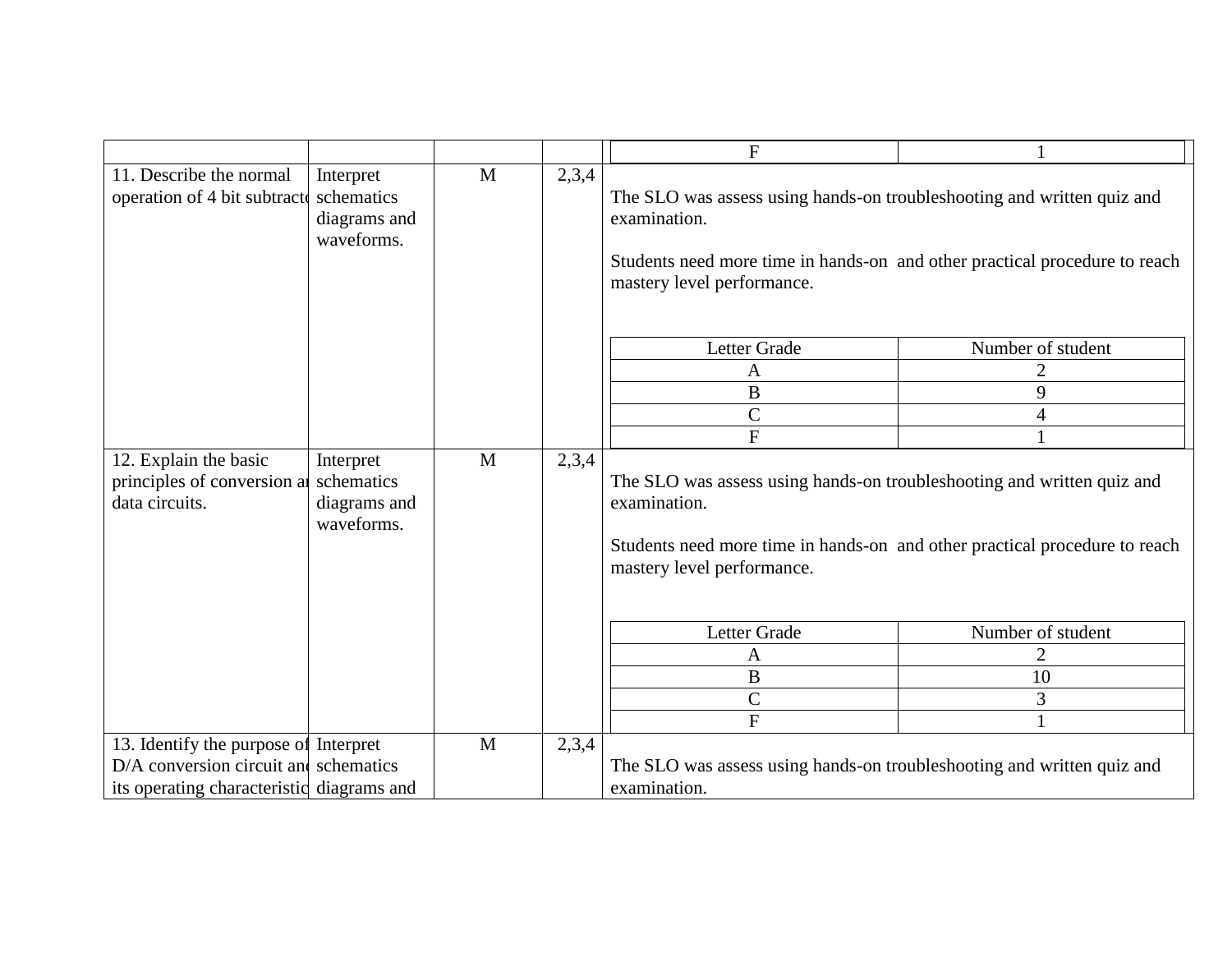|                                                                                                                                          | waveforms.                                            |              |       | Students need more time in hands-on and other practical procedure to reach<br>mastery level performance.                                                                                           |                                               |  |
|------------------------------------------------------------------------------------------------------------------------------------------|-------------------------------------------------------|--------------|-------|----------------------------------------------------------------------------------------------------------------------------------------------------------------------------------------------------|-----------------------------------------------|--|
|                                                                                                                                          |                                                       |              |       | Letter Grade<br>A<br>$\bf{B}$<br>$\mathcal{C}$<br>$\overline{F}$                                                                                                                                   | Number of student<br>$\overline{2}$<br>8<br>5 |  |
| 14. Identify the purpose an<br>describe the basic operatic<br>of a data selector circuit at<br>measure its output<br>signals.            | Interpret<br>schematics<br>diagrams and<br>waveforms. | M            | 2,3,4 | The SLO was assess using hands-on troubleshooting and written quiz and<br>examination.<br>Students need more time in hands-on and other practical procedure to reach<br>mastery level performance. |                                               |  |
|                                                                                                                                          |                                                       |              |       | Letter Grade<br>A<br>B<br>$\mathsf{C}$<br>$\overline{F}$                                                                                                                                           | Number of student<br>$\overline{2}$<br>8<br>5 |  |
| 15. Describe the<br>function of a data<br>distribution circuit and<br>its operating characteristic<br>and measure its output<br>signals. | Interpret<br>schematics<br>diagrams and<br>waveforms. | $\mathbf{M}$ | 2,3,4 | The SLO was assess using hands-on troubleshooting and written quiz and<br>examination.<br>Students need more time in hands-on and other practical procedure to reach<br>mastery level performance. |                                               |  |